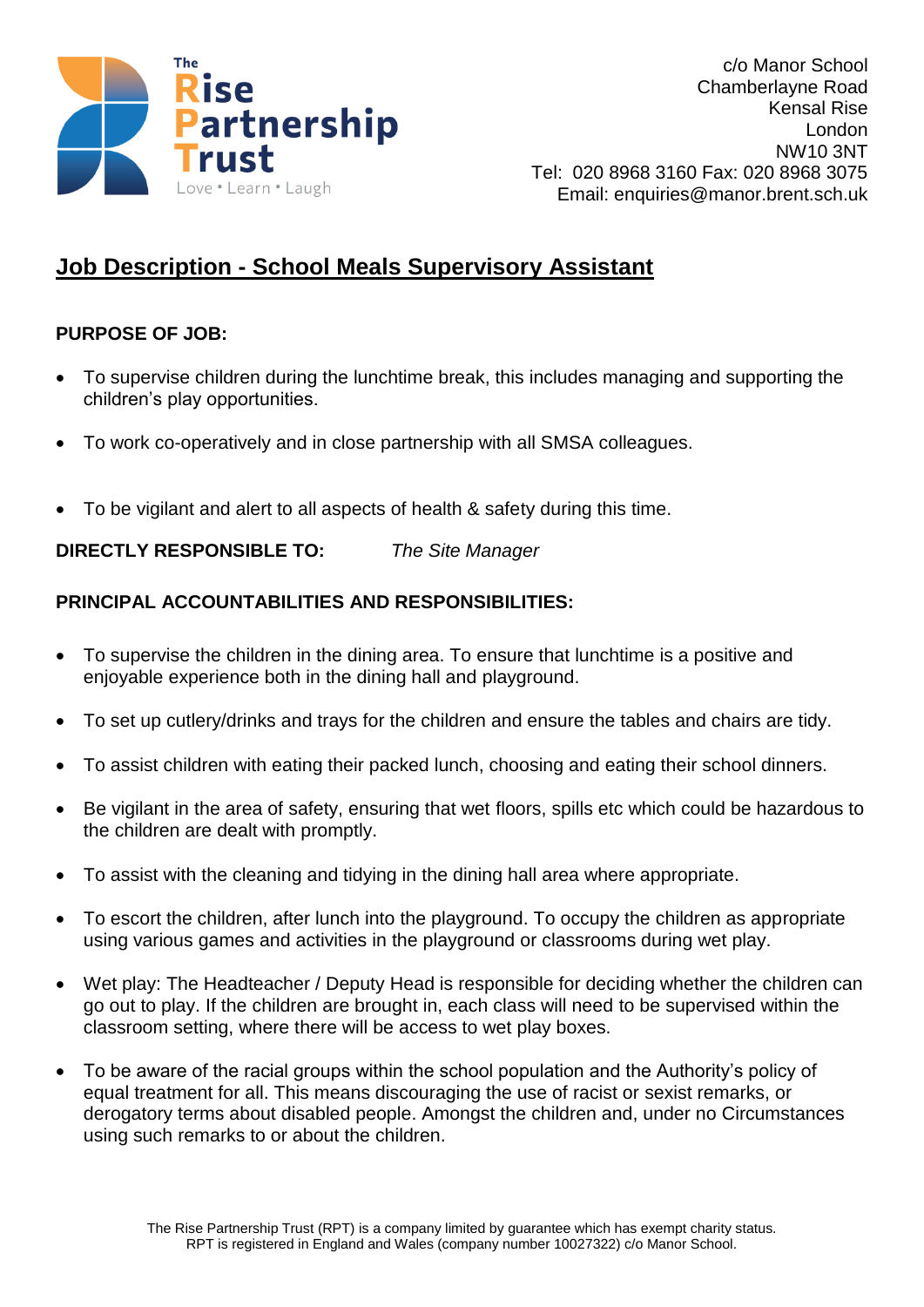

c/o Manor School Chamberlayne Road Kensal Rise London NW10 3NT Tel: 020 8968 3160 Fax: 020 8968 3075 Email: enquiries@manor.brent.sch.uk

- To ensure any injuries incurred during the mid-day break are attended to and the details entered into the accident book in the medical room. Serious accidents must be reported to the Headteacher and an accident form completed.
- To report any incidents of bullying to the Headteacher or appropriate member of staff.
- To ensure that running and unruly behaviour within the school e.g. corridor areas to be discouraged.
- To support and encourage children's behaviour as positively as possible. Please refer to school behaviour guidelines/policy.
- Report faulty equipment and other maintenance requirements to appropriate person.
- Ensure lights and other equipment are switched off as appropriate.
- Treat all users of the school with courtesy and consideration, and promote and ensure the health and safety of pupils, staff and visitors (in accordance with appropriate health & safety legislation) at all times.
- Contribute to the overall ethos, work and aims of the school.
- Attend relevant meetings and participate in training and development activities and programmes as required.
- Appreciate and support the role of other professionals, and establish constructive relationships and communicate with other agencies and professionals.
- Be aware of and comply with policies and procedures, and report all concerns to an appropriate person, in respect of:
	- child protection,
	- health, safety and security,
	- confidentiality, and
	- data protection.

Undertake these duties within agreed departmental, service and school objectives, policies and procedures and promote the Council's Equal Opportunities Policy.

At RPT schools, every child is part of RPT's safe, respectful and vibrant community, in which they are effectively supported to learn, develop and build positive relationships with others. All staff must demonstrate commitment to safeguarding and will participate in an Induction process as well as undertake necessary safeguarding training.